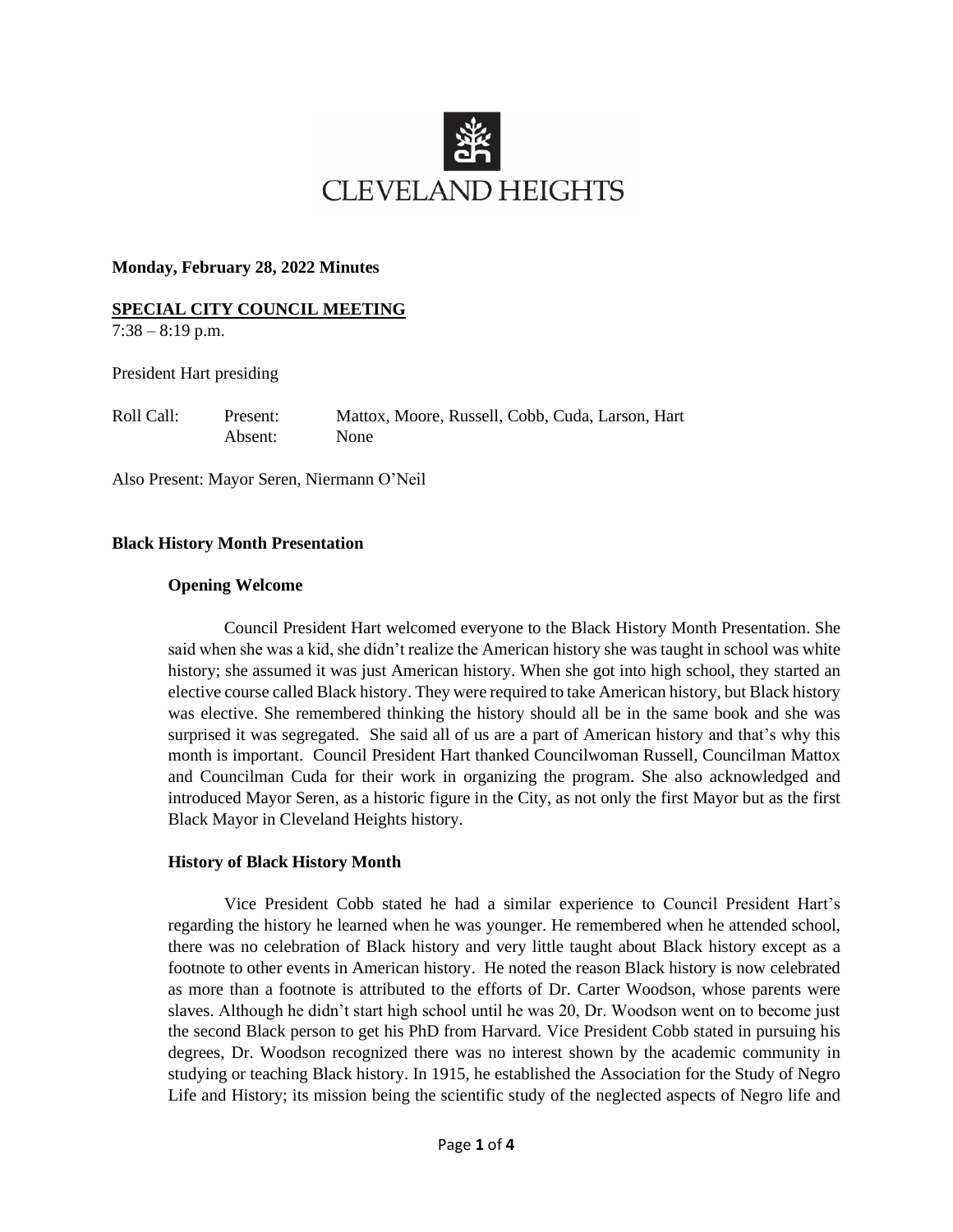history. In 1926, the Association sponsored Negro History Week, selecting the second week of February to coincide with the birthdays of Abraham Lincoln and Frederick Douglass. From there, it took decades to grow into Black History Month; fueled by the Civil Rights Movement of the 1960s, a growing awareness of the Black identity and by the contributions of Black Americans to history. In 1976, as part of the Bicentennial celebration, President Ford officially recognized February as Black History Month. Since then, it has grown to become a well-established part of the calendar year, school curriculum and American culture. Vice President Cobb then introduced Cuyahoga County Council Vice Mayor and Candidate for Lieutenant Governor Cheryl Stephens to present the rest of the program.

## **Program Presentation**

Cheryl Stephens stated in 1969, Kent State developed the first month of Black History and from there, the nation began to honor African Americans all month long. She felt incredibly proud it has its roots in Ohio. She said as she travels Ohio while campaigning, she still remembers the base. She stated the base here is diversity. She said she welcomed the month and the sharing of the month with the people who are a part of this. She recognized the friends and colleagues who came, including the superintendent. She stated this is a joint effort and communities are not healthy unless their children are healthy. They work hard to make sure the educational system as well as municipal government is strong and represents us well. For years, Cleveland Heights has had the honor of honoring students who would read, write and create some sense of rhythm in the community. She said we wanted to recognize the diversity of the people of color and the joy they bring to life. She then introduced Nadia Walker as the first presenter.

## **Reading & Writing**

Nadia Walker recited her poem "Our Story" and Maya Angelou's "And Still I Rise."

#### **Presentation of Certificate**

Councilman Cuda thanked Taylor Evans for her work in getting the ball rolling on the event, as well as Dr. McKinney, Jen Holland and Superintendent Kirby. Councilman Cuda asked Ms. Walker who her other favorite poet is, to which she replied Jacqueline Woodson. He then asked what inspired her to write the poem. Ms. Walker stated the way she perceives her own people is in a very positive way so she took the way she sees people of color and put it down on paper. Councilman Cuda then presented Ms. Walker with her certificate.

## **Reading & Writing**

Najee Coore recited a poem written by fellow student Artrese Roberts entitled "My."

## **Presentation of Certificate**

Councilman Mattox presented Najee Coore with a certificate for his participation in the event.

Councilwoman Russell noted throughout history, African Americans authors have represented a rich and diverse body of literature. She stated their narratives have added to American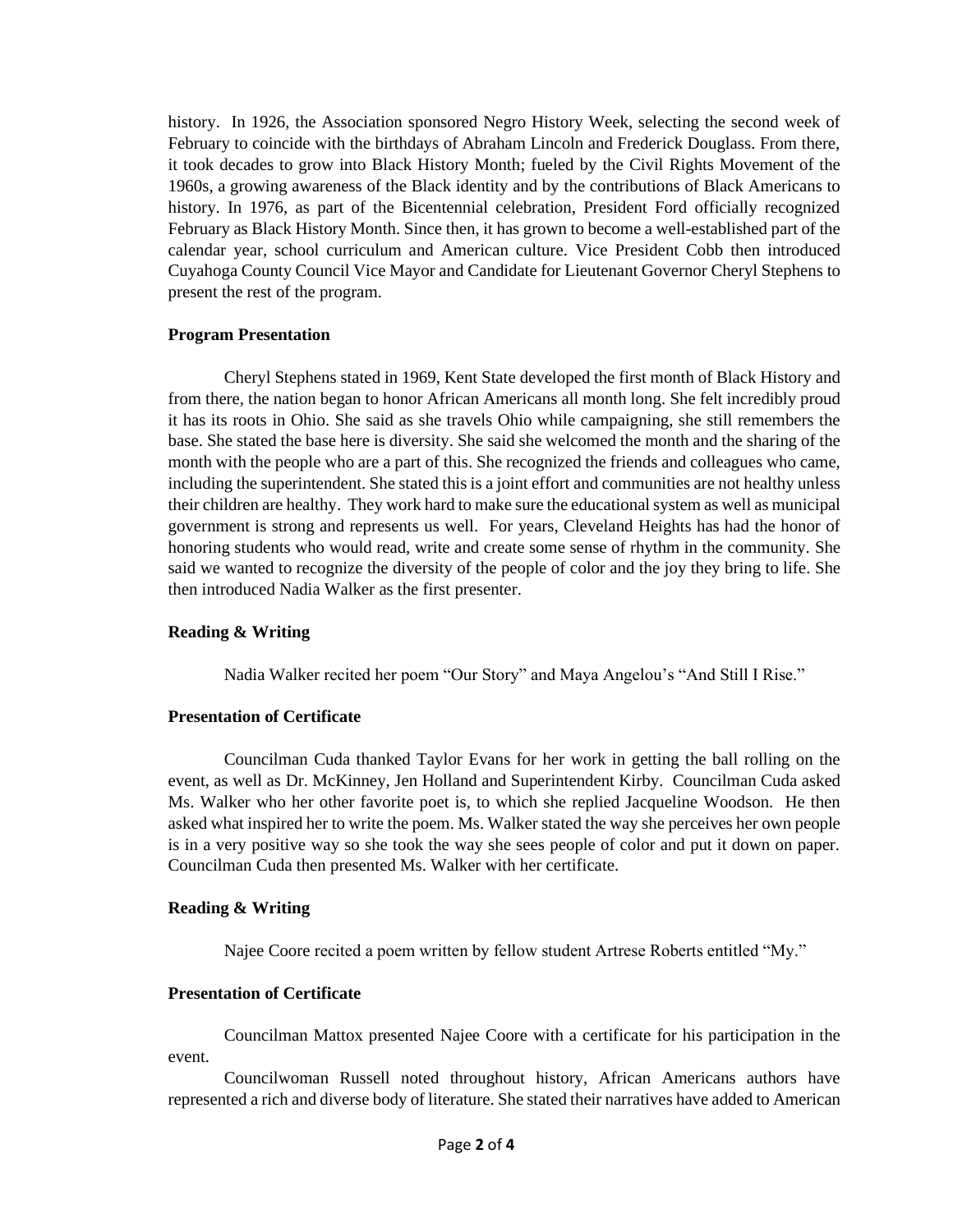storytelling, have shifted perspectives and created a new dialogue around race, culture, policy, religion and society. These stories entertain, educate, inform and shape how the Black experience is viewed and understood in America. Councilwoman Russell stated Artrese Roberts' poem had entertained, educated and informed her. She then presented Ms. Roberts with a certificate for her participation in the event.

## **Music – Cat Burglars**

Cheryl Stevens introduced a string quartet called the Cat Burglars, made up of Heights High students Sophie Muller, Patricia Chen, Ella Herr and Cassie Sisson. They performed two musical pieces.

## **Presentation of Certificate**

Councilman Mattox thanked everyone for coming. He stated it was great to see so many gifts and talents displayed as we celebrate the month. Councilman Mattox shared the Bantu word 'ubuntu' which means "I am because of who we all are" to describe how he feels about Black History Month. He said Black History Month reminds him of the weight and the strength that comes along with who we are as people. The weight comes from the responsibility because we are standing on the shoulders of everyone who came before us, many who are in the room today. Because of the doors they've opened up, he said it's allowed us to go a little bit further, so there is a weight and a responsibility. He said he is passing the baton onto the students to lead and take us into the next generation so our voices are in rooms they otherwise wouldn't be in. The second thing is strength. The weight is from everything the people before have carried and every door they've opened for us but we also get their strength and the tenacity they've left behind. He said as we celebrate Black History Month, know you carry the weight of everyone else behind you but you also carry their strength into every room you go into. Black History Month should remind you that you are not by yourself. He said there is great responsibility in remembering and celebrating those who have gone before us but you also carry their strength in you and you are the future. He then presented Sophie Muller with her certificate.

Councilor Moore stated she felt the entire night had been so moving and she felt full from everything the students had given. She said what she loves about the diversity of Cleveland Heights and what she loves about Black History Month is it's claiming space here, in history and in the world. She wanted the young people to know they belong in the world and on every path they go on. She said they deserve to be there and they should take up space and to not let anyone make them think you need to be smaller. She then presented Patricia Chen with her certificate.

Councilor Larson stated it's been an honor to be there with all the future leaders and she cherished each and every one of them. She then presented Ella Herr with her certificate.

Councilwoman Russell discussed the Negro String Quartet, founded by Felix Weir playing music composed by Felix Weir and Arthur Boyd in 1920. The group remained active until 1933. On November 28, 1925, they performed at Carnegie Hall. She told the Cat Burglarsif they continue to play how they've been playing, she bets one day they will be featured at Carnegie Hall. Councilwoman Russell thanked everyone for participating in the program and said, as African Americans, be proud, stay focused and be true to yourself. Know you are the future. When you